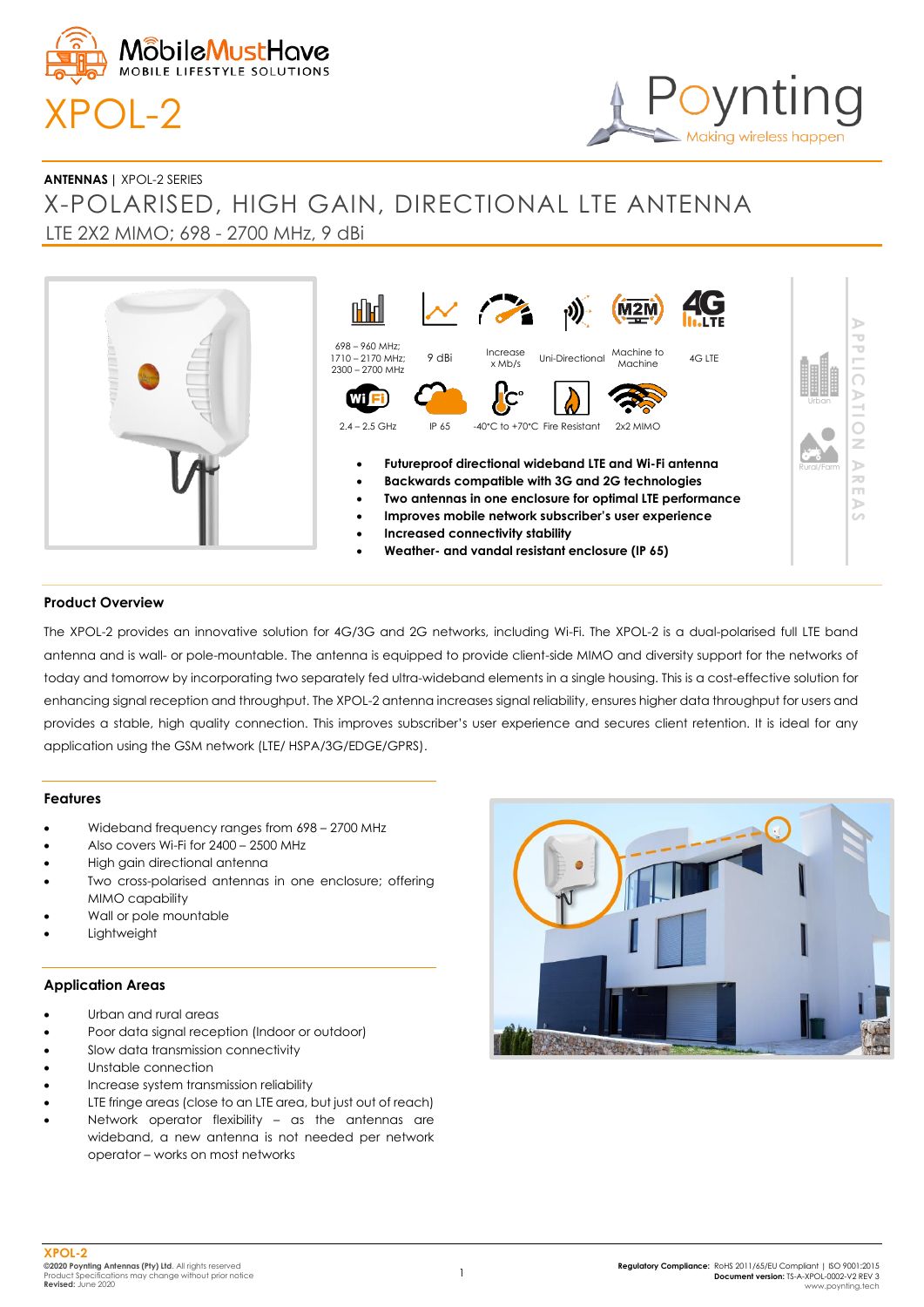

#### **Frequency Bands**

The XPOL-2 is a directional antenna that works from 698 – 960 MHz | 1710 – 2170 MHz | 2300 – 2700 MHz



#### **Antenna Overview**

| Ports                    | $\overline{2}$           |
|--------------------------|--------------------------|
| SISO / MIMO              | 2x2 MIMO                 |
| <b>Frequency Bands</b>   | 698 - 2700 MHz           |
| Polarisation             | $0^\circ$ and $90^\circ$ |
| Peak Gain                | 9 dBi                    |
| Coax Cable Type          | Twin HDF 195             |
| <b>Coax Cable Length</b> | 5m                       |
| <b>Connector Type</b>    | SMA (M)                  |

*\*The coax cable & connector are factory mounted to the antenna*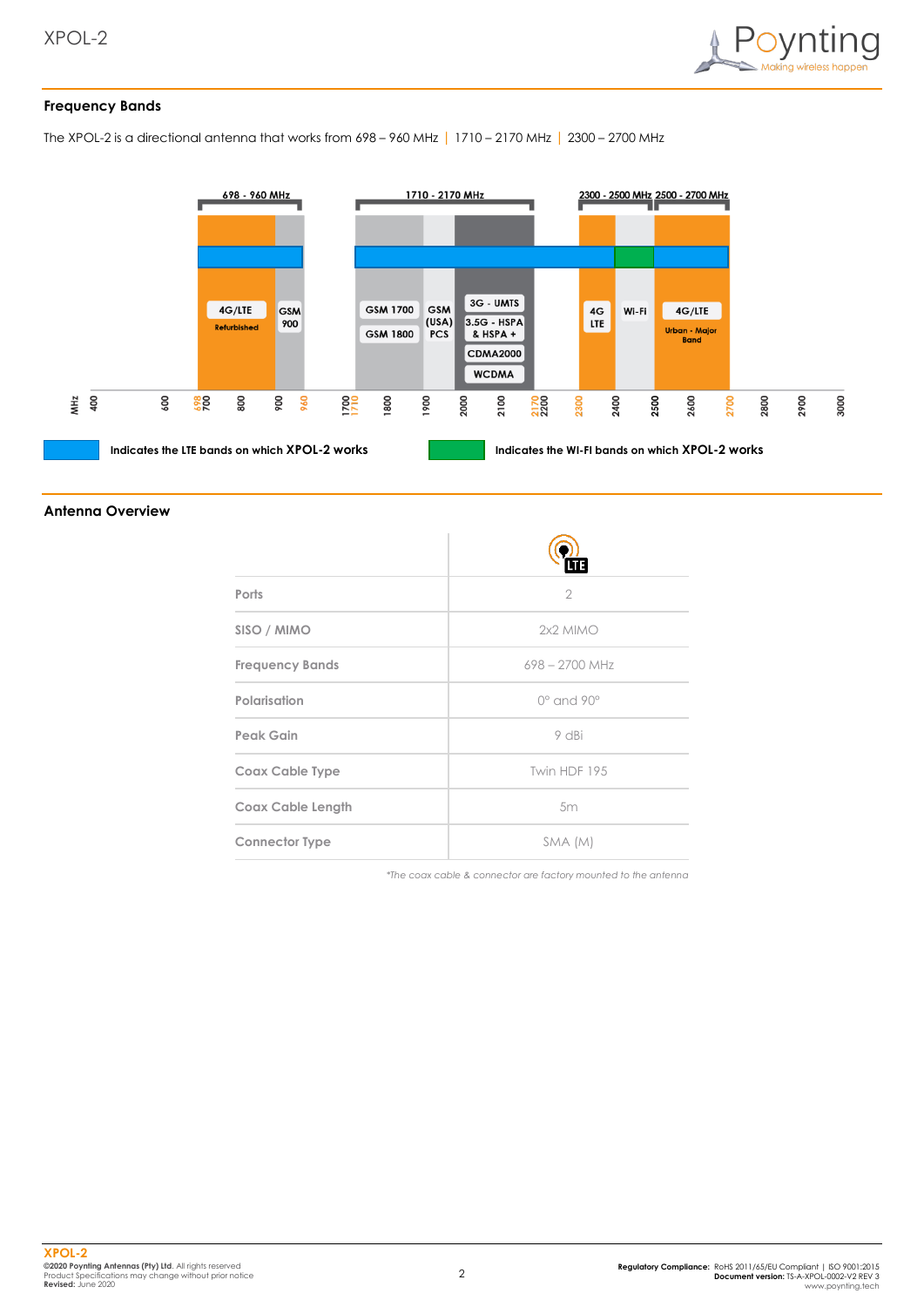

| <b>Electrical Specifications</b>         |                                                                                                                                 |                      |
|------------------------------------------|---------------------------------------------------------------------------------------------------------------------------------|----------------------|
| Frequency bands:                         | $698 - 960$ MHz                                                                                                                 |                      |
|                                          | $1710 - 2170$ MHz                                                                                                               |                      |
| Gain (max):<br>VSWR:                     | $2300 - 2700$ MHz<br>8 dBi @ 698-960 MHz<br>6.5 dBi @ 1710-2170 MHz<br>9 dBi @ 2300-2700 MHz<br>$\leq$ 2:1 over 90% of the band |                      |
|                                          |                                                                                                                                 | Feed power handling: |
| Input impedance:<br><b>Polarisation:</b> | 50 Ohm (nominal)                                                                                                                |                      |
|                                          | $0^\circ$ and $90^\circ$                                                                                                        |                      |
| Coax cable loss:                         | 0.385 dB/m @ 900 MHz<br>0.565 dB/m @ 1800 MHz<br>0.666 dB/m @ 2400 MHz                                                          |                      |
| DC short:                                | Yes                                                                                                                             |                      |
| <b>Product Box Contents</b>              |                                                                                                                                 |                      |
| Antenna:                                 | A-XPOL-0002-V2                                                                                                                  |                      |
| Mounting bracket:                        | 1x Z-shaped mounting bracket<br>suitable for wall or pole mount                                                                 |                      |
| <b>Ordering Information</b>              |                                                                                                                                 |                      |
| Commercial name:                         | XPOL-2                                                                                                                          |                      |
| Order product code:                      | A-XPOL-0002-V2                                                                                                                  |                      |
| <b>EAN number:</b>                       | 6009693810051                                                                                                                   |                      |
|                                          |                                                                                                                                 |                      |

### **Mechanical Specifications**

| <b>Product dimensions</b>   | 290 mm x 265 mm x 155 mm                    |
|-----------------------------|---------------------------------------------|
| <b>Packaged dimensions:</b> | 375 mm x 270 mm x 100 mm                    |
| Weight:                     | 1.55 kg                                     |
| Packaged weight:            | 1.98 kg                                     |
| Radome material:            | ABS (Halogen Free)                          |
| Radome colour:              | Pantone – Cool Gray (1C)<br><b>RAL 7047</b> |
| <b>Mounting Type:</b>       | Wall and pole mount                         |

## **Environmental Specifications, Certification & Approvals**

| <b>Wind Survival:</b>                                | $<$ 120 km/h                        |
|------------------------------------------------------|-------------------------------------|
| Temperature Range (Operating):                       | $-40^{\circ}$ C to $+70^{\circ}$ C  |
| <b>Environmental Conditions:</b>                     | Outdoor/Indoor                      |
| Water ingress protection ratio/standard:             | IP 65 (NEMA 4X)                     |
| Salt Spray:                                          | MIL-STD 810F/ASTM B117              |
| <b>Operating Relative Humidity:</b>                  | Up to 98%                           |
| <b>Storage Humidity:</b>                             | 5% to 95% - non-condensing          |
| <b>Storage Temperature:</b>                          | $-40^{\circ}$ C to $+70^{\circ}$ C  |
| <b>Enclosure Flammability Rating:</b>                | <b>UL 94-HB</b>                     |
| Impact resistance:                                   | IK 08                               |
| <b>Product Safety &amp;</b><br><b>Environmental:</b> | Complies with CE and RoHS standards |

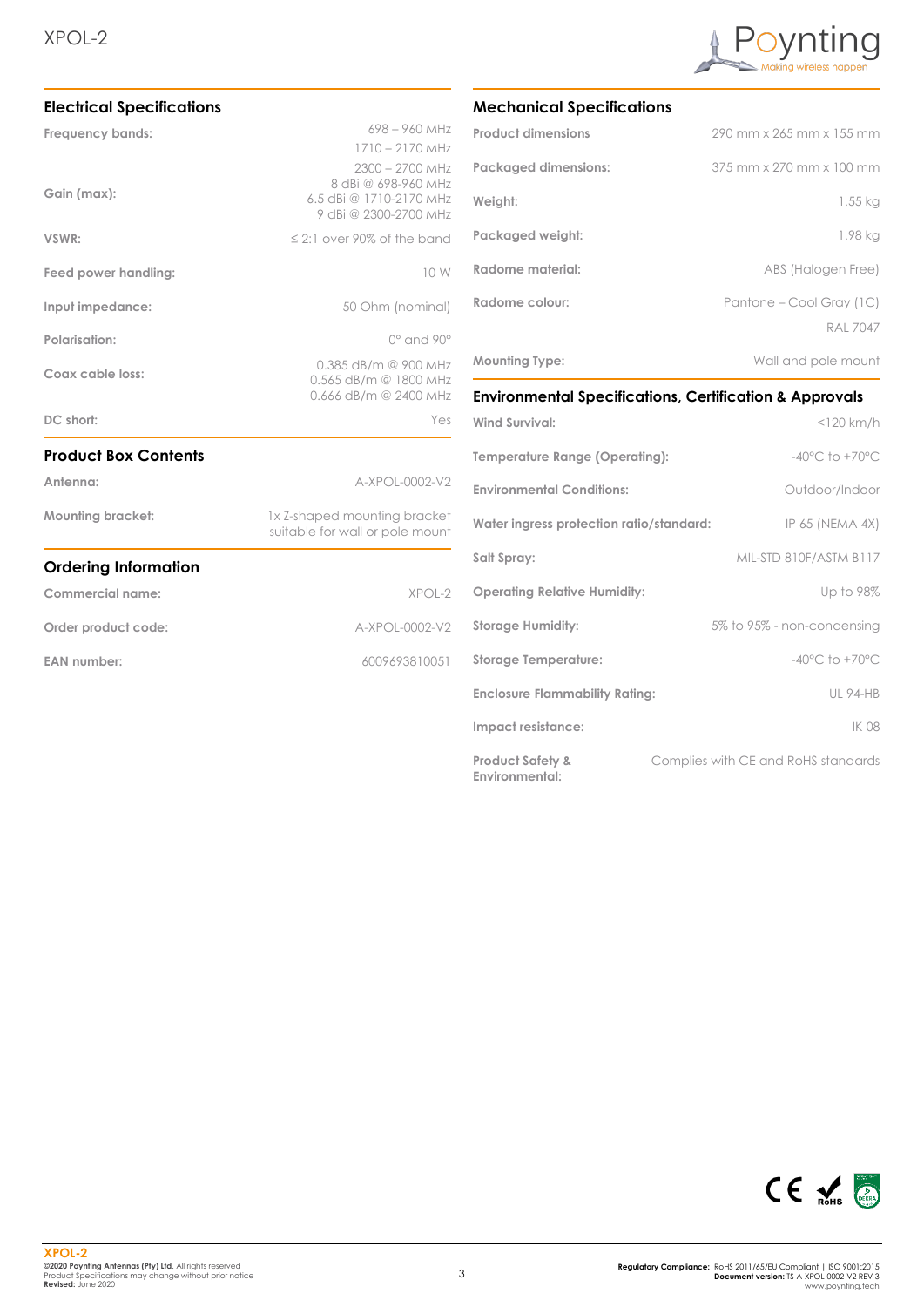

#### **Antenna Performance Plots**



#### **Voltage Standing Wave Ratio (VSWR)**

VSWR is a measure of how efficiently radio-frequency power is transmitted from a power source, through a transmission line, into a load. In an ideal system, 100% of the energy is transmitted which corresponds to a VSWR of 1:1.

The XPOL-2 delivers superior performance across all bands with a VSWR of <2:1 or better across 90% of the bands.

#### **GAIN (EXCLUDING CABLE**  $1055$



#### **Gain\* in dBi**

8 dBi is the peak gain across all bands from 698 – 2700 MHz

| Gain @ 698 – 960 MHz:   | 8 dBi   |
|-------------------------|---------|
| Gain @ 1710 - 2170 MHz: | 6.5 dBi |
| Gain @ 2300 - 2700 MHz: | 9 dBi   |

*\*Antenna gain measured with polarisation aligned standard antenna*

#### **Technical Drawings**

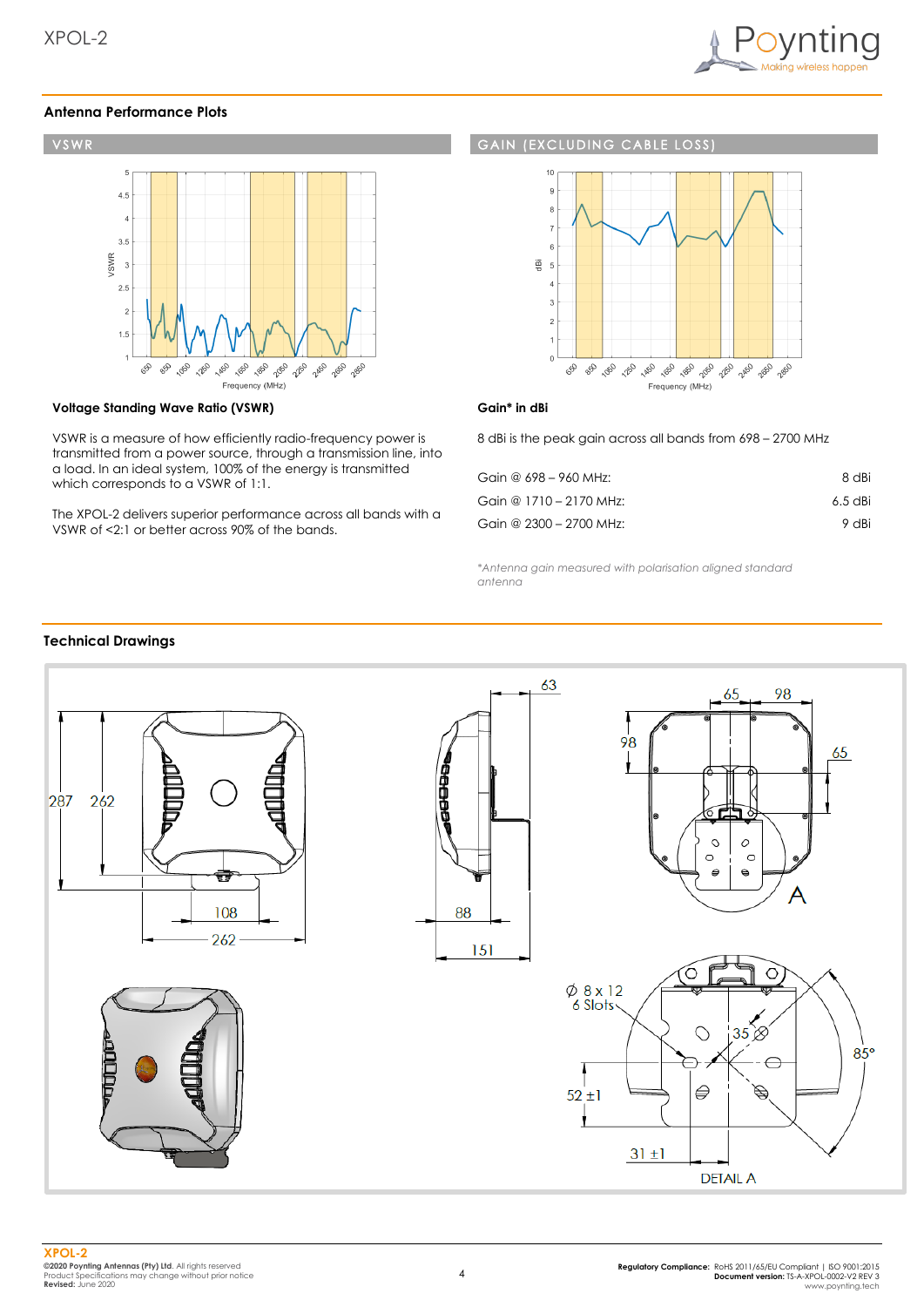

#### **Radiation Patterns**



 $240$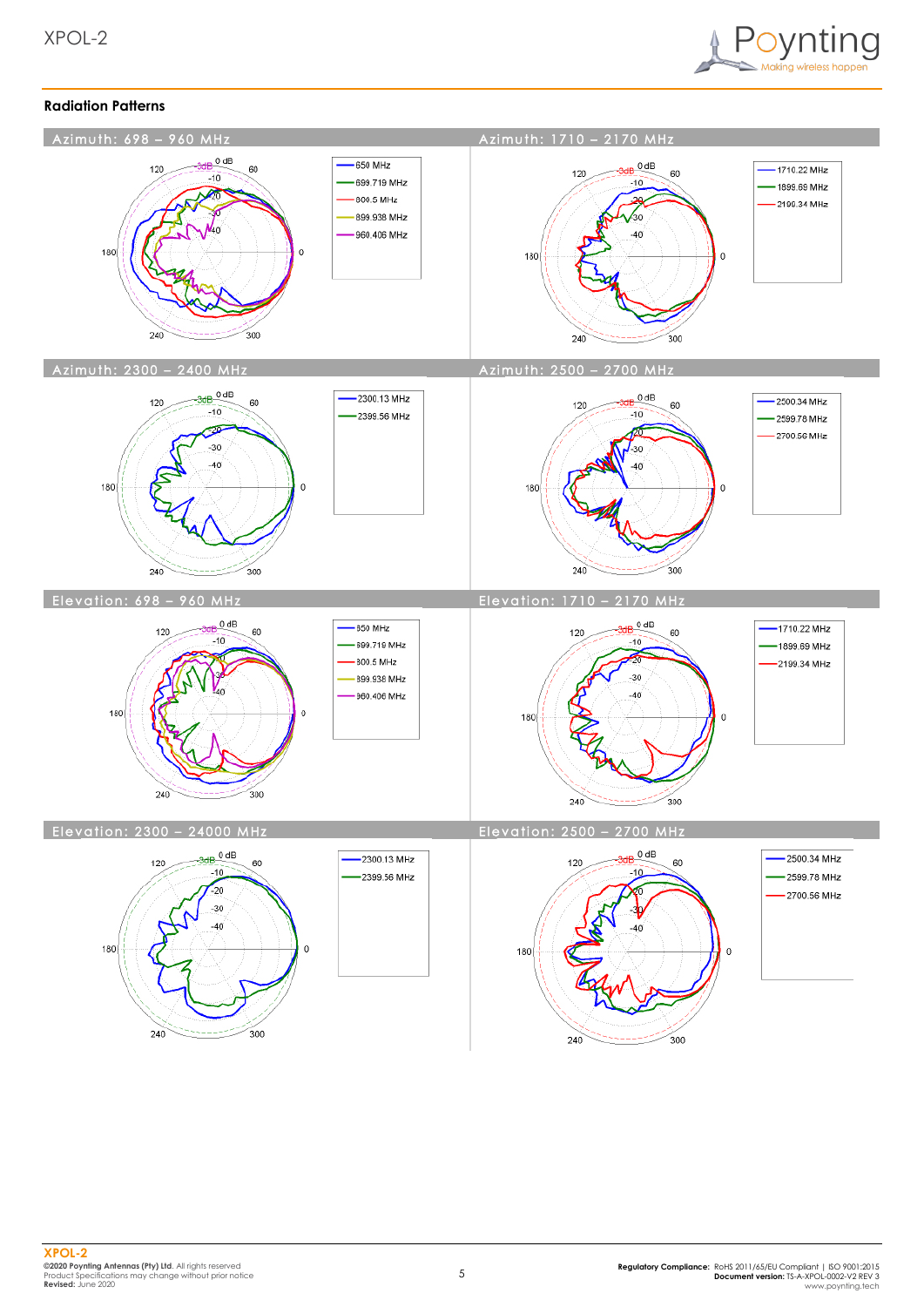

### **Mounting Options**



#### **Pole Mount**

Pole/Wall Mounting bracket (included)



#### **Wall Mount**

Pole/Wall Mounting bracket (included)